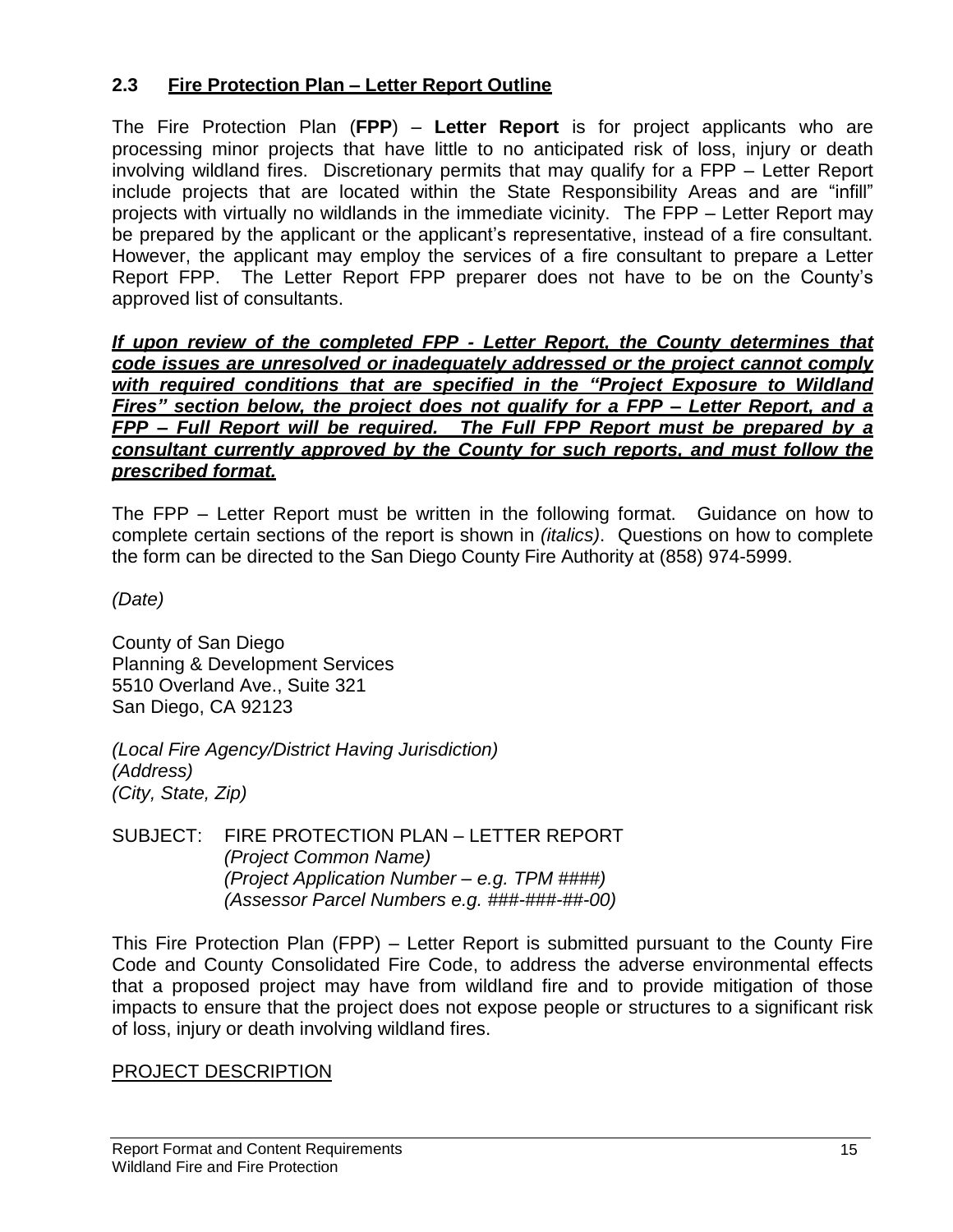*(Briefly describe the project being proposed – acreage, parcel size range (e.g. "24.5 acre parcel in A-72 zone divided into four 4.0 to 6.5 acre residential lots")*

### ENVIRONMENTAL SETTING

- 1. **Location:** *(give the community where the project is located [e.g. Fallbrook] and describe the character of the area that surrounds the subject property, i.e. how it is currently developed)*
- 2. **Topography:** *(generally identify the terrain of the site and adjacent properties (e.g. land is generally flat immediately off Access Street for 100 yards followed by rolling hills. Unusually high steep terrain can be found in the northwestern corner of the site and beyond)*
- 3. **Geology:** *(describe any geological features that might affect access roads or building pad design, or increase or reduce wildfire potential on the site.)*
- 4. **Flammable Vegetation:** *(discuss the type and density of vegetation – this information is typically available in the project Biology Report. If a Biology Report is not required for your project, generally describe the types of plants that are found on the property and the density of vegetation.)*
- 5. **Climate:** *(identify general climate and seasonal events – e.g. "coastal or west sloping valley or mountainous or desert climate – subject to Santa Ana wind events, flash flooding", etc.)*

# PROJECT EXPOSURE TO WILDLAND FIRES

**1. Water Supply:** *(Describe how water is going to be supplied to the project. NOTE: If the project is outside the boundaries of a water district, include the following language in this section of the FPP – Letter Report: "All proposed structures shall have a water tank, with size, location and fire department connection (FDC) consistent with the County and Consolidated Fire Code."*

*If the project is inside the boundaries of a water district, a copy of the Service Availability Form for water must be attached to this FPP – Letter Report. Furthermore, include the following language in this section of the FPP – Letter Report: "Hydrants shall be located along fire access roadways as determined by the Fire Marshal to meet operational needs, at intersections, at cul-de-sacs, and at intervals pursuant to the County and Consolidated Fire Code. Required fireflow in water main is 2,500 gallons per minute.*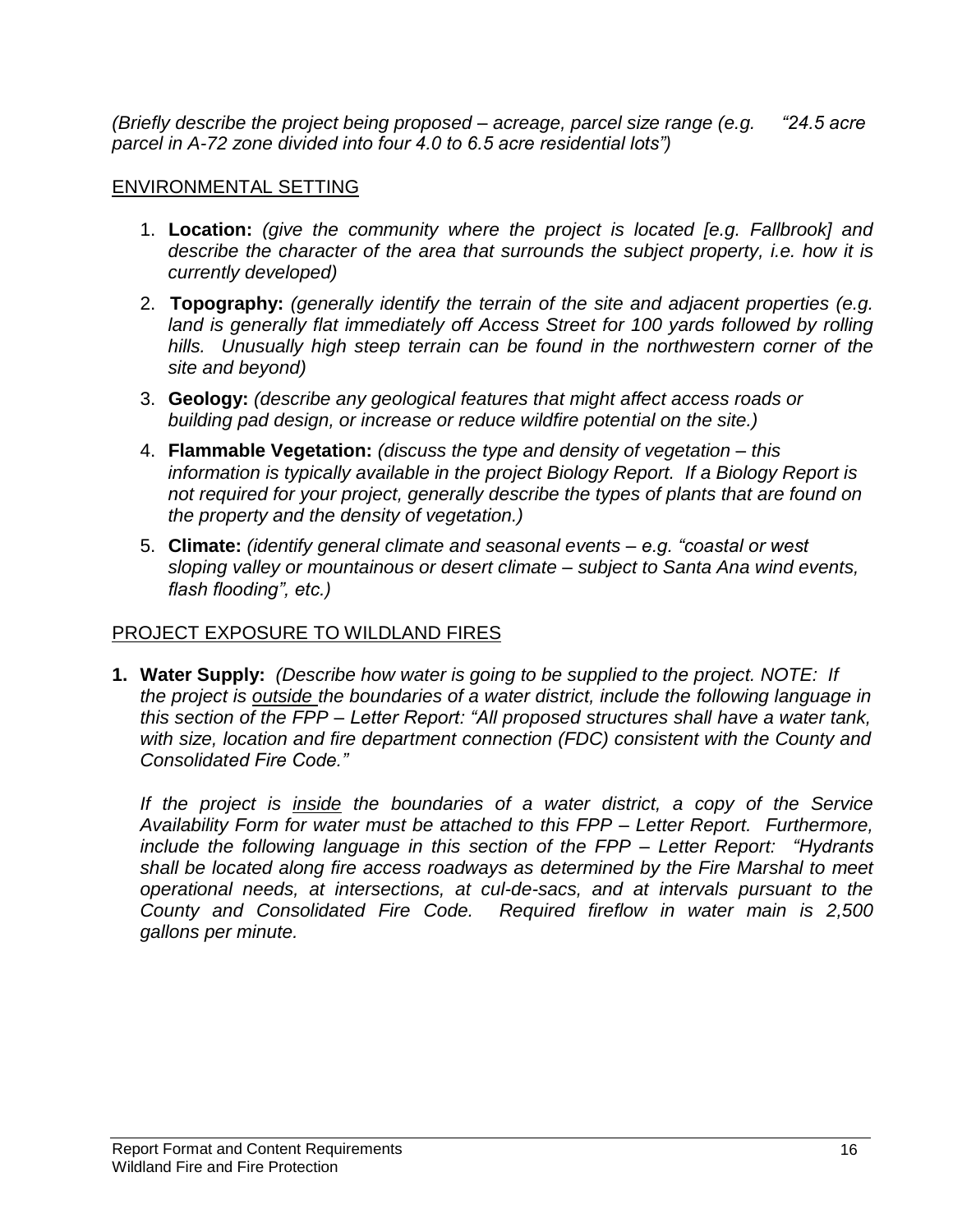#### **2. Fire Access Roads**

Location. *(Describe the location of all access roads and the number of parcels that will access each road, include development pads and driveways). Explain how the primary access road complies with the distance thresholds specified under the County Fire Code and County Consolidated Fire Code.*

Width: *(Describe the width of all access roads. NOTE: All fire access roads including driveways must be improved to a minimum 16' width all-weather surface suitable for travel by 75,000 lb. fire apparatus. Fire access roads serving more than two singlefamily dwellings shall be a minimum 24' wide with all-weather surface suitable for travel by 75,000 lb. fire apparatus.*

Vertical Clearance: *(Include a statement that "minimum vertical clearance of 13 feet 6 inches must be maintained for the entire required width of fire access roads".)*

Grade: *(Describe the maximum grade in percent for the roads and driveways. NOTE: Grades greater than 15% are not permitted without mitigation; grades greater than 20% are prohibited.)*

Surface: (Describe the surface improvements for all roads and driveways. Be specific rather than quoting this entire code section).

- 3. **Setback from Property Lines:** *(The minimum setback from any property line in high hazard areas is 30 feet (even though Zoning Setback may be less). Exceptions may be allowed if parcels are smaller than one acre, upon review and approval from the FAHJ and County. Minimum setback from property lines abutting national forests, open space preserves, and designated riparian areas is 100 feet. The applicable statement must appear in this section, and any such forest, preserve or riparian areas must be identified.)*
- 4. **Building Construction:** *(The Report must include the following statement: "All structures shall comply with the ignition-resistive construction requirements: Wildland-Urban Interface areas of Chapter 7A of the County Building Code.")*
- 5. **Fire Protection Systems:** *(The Report must include the following statement: "All habitable structures and shall have automatic fire sprinklers per County Code or County Consolidated Code requirements.")*
- 6. **Defensible Space:** *(The Report must include the following statement: "A minimum 100-foot Fuel Management Zone will be established and maintained around all structures over 250 square feet in size. No off-site clearing is required or authorized.")*
- 7. **Vegetation Management:** *(The Report must include the following statement: "Prescribed Defensible Space (fuel management zones) will be maintained by the property owners at least annually or more often as needed. Boundaries of fuel*